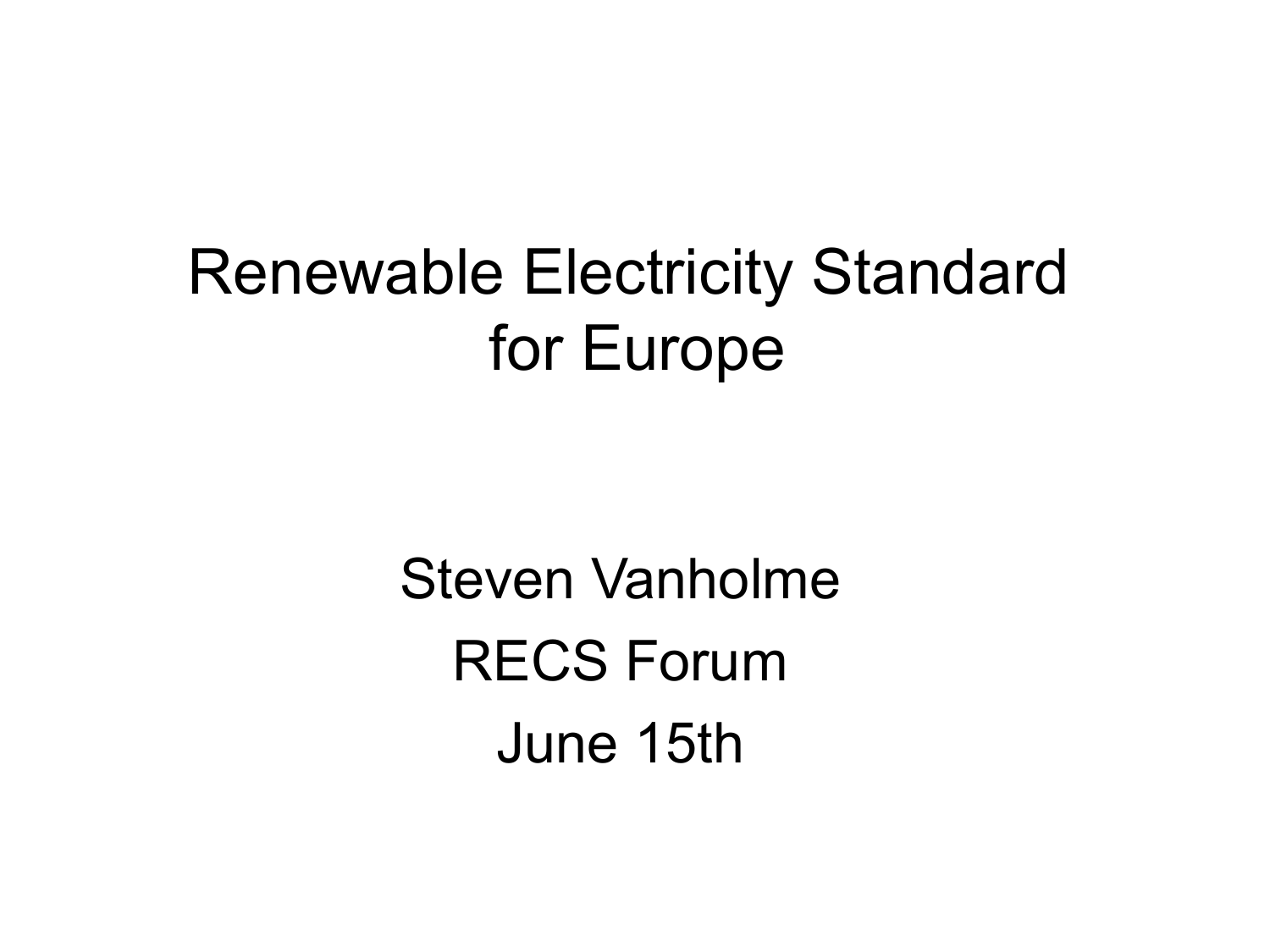# **Background: EKOenergy**

- Ecolabel owned and managed by Finnish Association for Nature Conservation YHÄ USEAMPI
- Labelling renewable electricity plants, biodiversity based criteria
- Promotion campaigns for renewables (e.g. "socketstories" short film competition)



Lue lisää: Ekoenergia.fi

- 14 years of experience in Finland
- www.ekoenergia.fi



Suomen luonnonsuojeluliiton ympäristömerkki sähkölle, lämmölle ja energiansäästölle.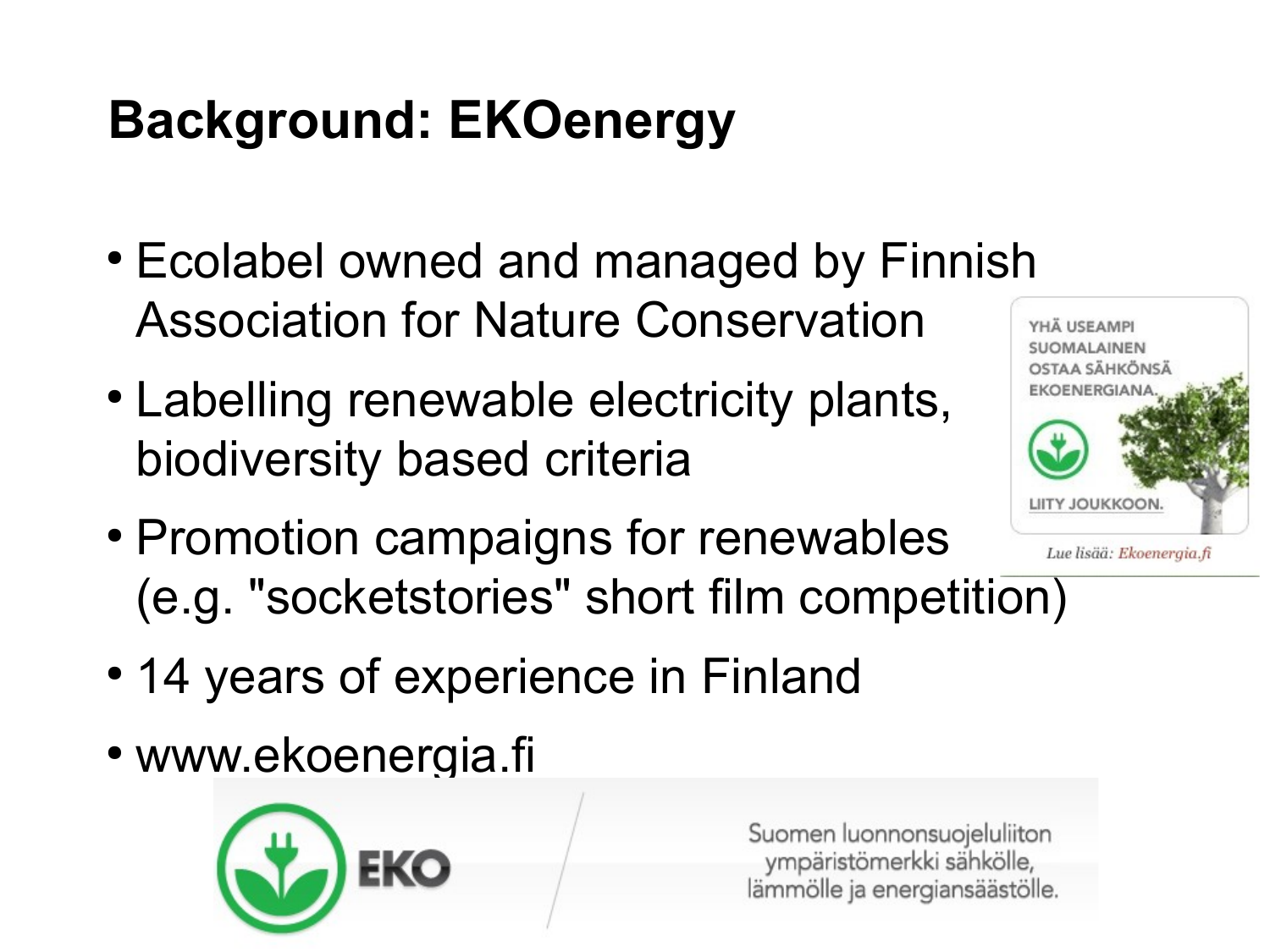# **Adaptation + internationalization**

- Have been thinking in that direction for a few years already (name change from Norppa to EKOenergy)
- Market is internationalizing (import, international companies,...) Exported per year (TWh) Imported per year (TWh) oraph 11/12



- Interested NGOs and companies abroad
- New legislation (art. 15 directive 2009/28)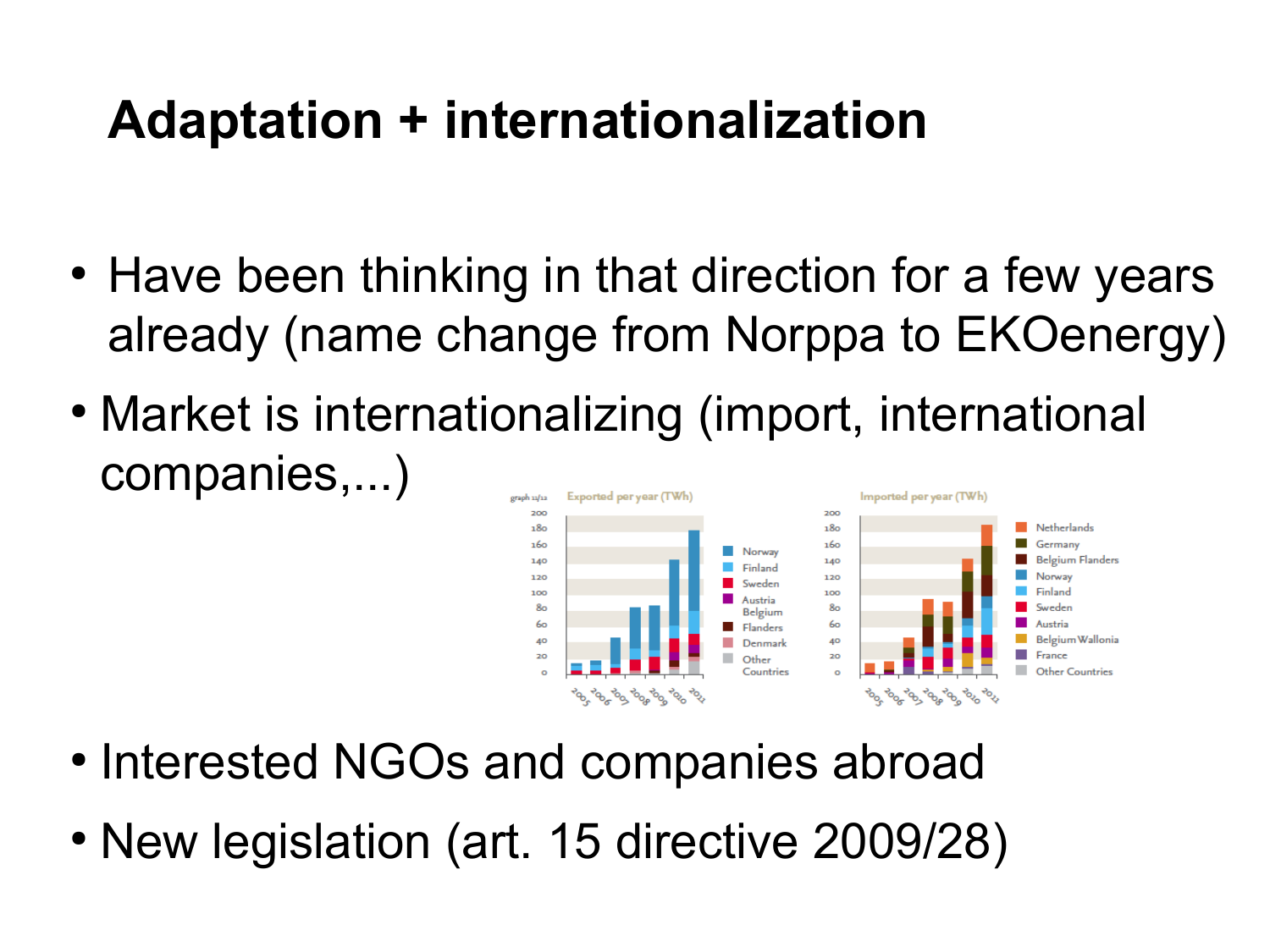# Lots of actors

- NGOs > rankings, campaigns, labels: Bra miljöval, 100%verde, OKPower
- Companies promoting their green products.
- Authorities: subsidies, campaigns...
- Consumer organizations
- Group purchases

**Green electricity** nature's choice!





Home / Open to the World / Public Issues / Environment and the created world

#### **Green Electricity**

From boiling a kettle to charging a mobile phone, we all contribute to the UK's unsustainable levels of carbon emission. One way to reduce carbon emissions is to purchase 'green electricity'

Energy enables each of us to make a positive choice. Gro

SAMEN OP WEG NAAR GOEDKOPERE GROENE ENERGIE

**vays** you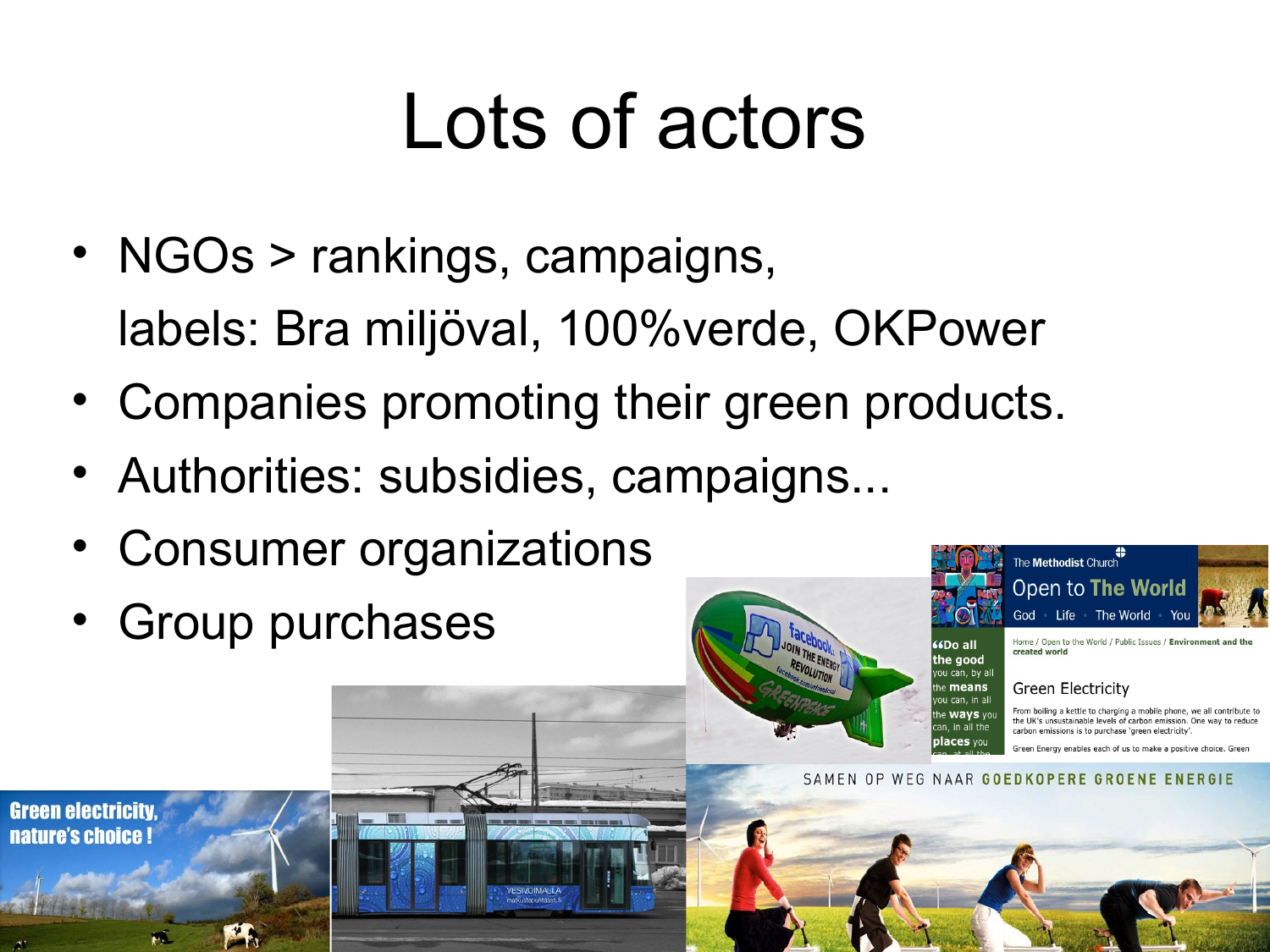# Elements

- Environment friendly
- Biodiversity
- Additionality
- Price

• …

- Place of production
- Guarantee Attribution of claims...
- Investment policy of the company
- Ownership (e.g. cooperative structures)
- Carbon impact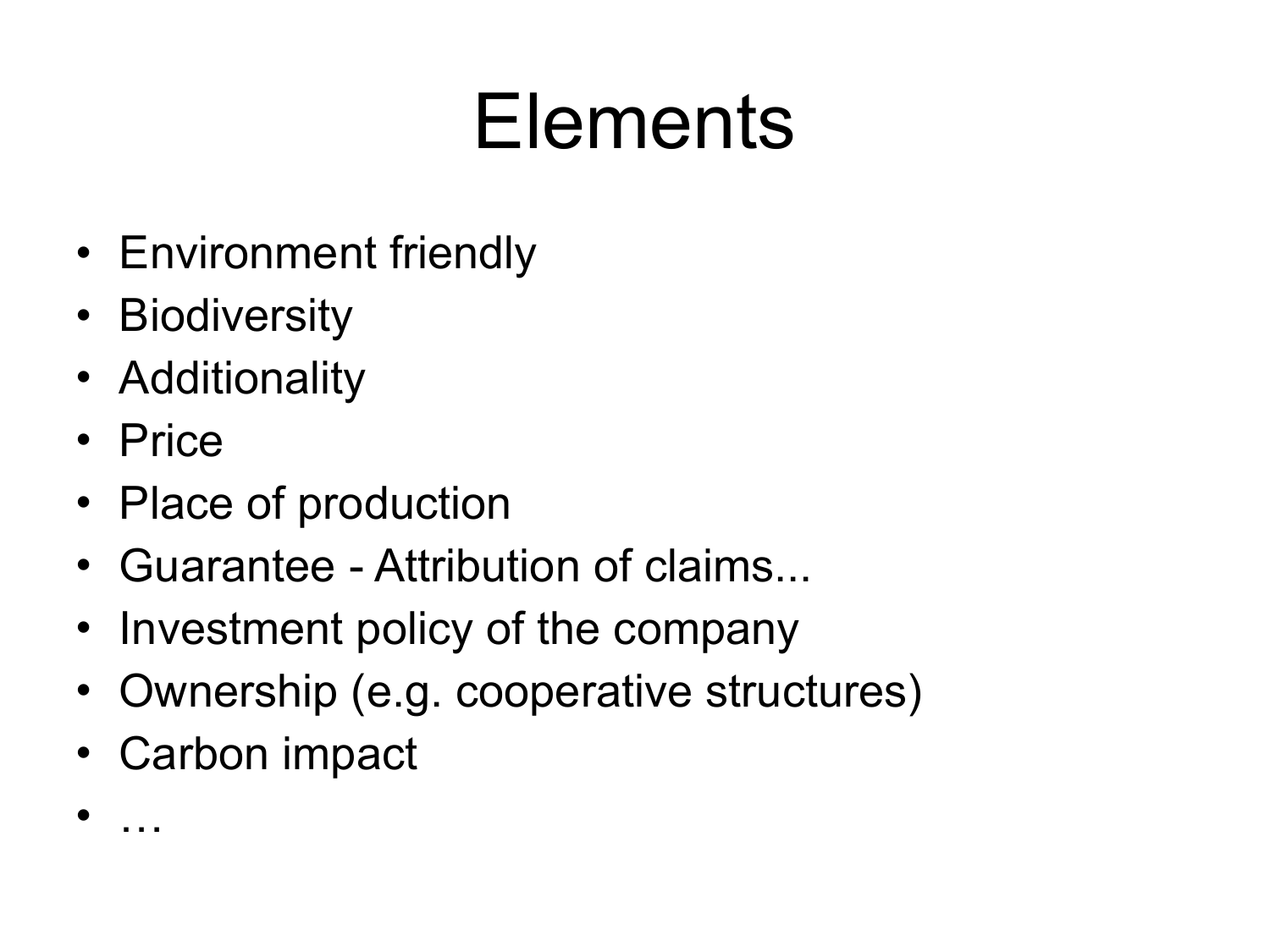## **Joining forces**

- So what? Let a thousand flowers bloom
- But we thought: let's try to have some more coordination; make sure that we all pull in the same direction
- Let's tackle confusion and waste of resources
- Coalition of the willing

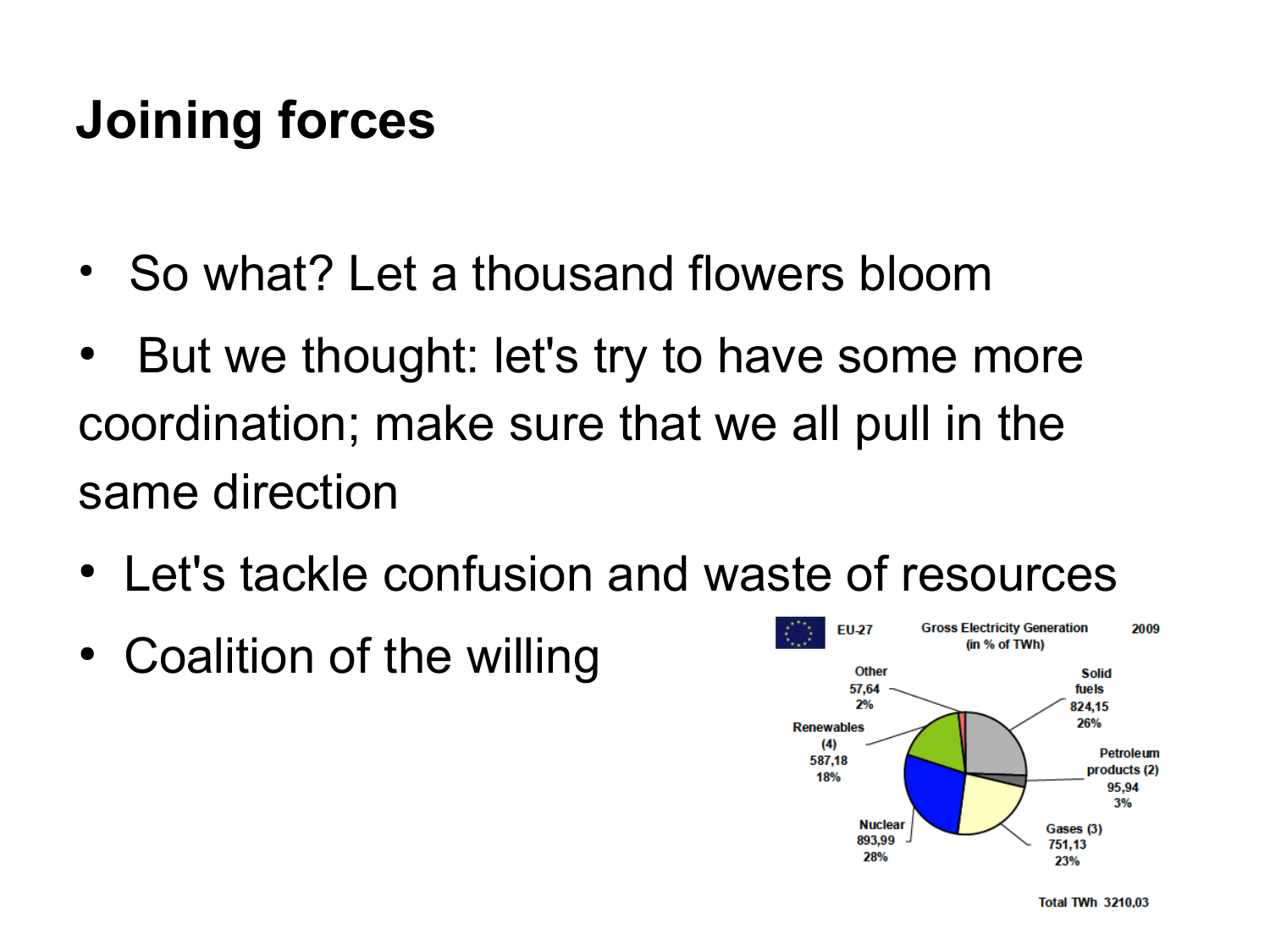## **Objectives: focusing on what binds us**

- Avoiding double counting, clear numbers
- To help increase consumer understanding of their electricity consumption (which claims can be made?)
- Easy to understand and to manage
- More renewables; a positive contribution to the 2020 targets and beyond
- Taking into account biodiversity concerns
- Progressing together rather than excluding somebody till he reaches the desired level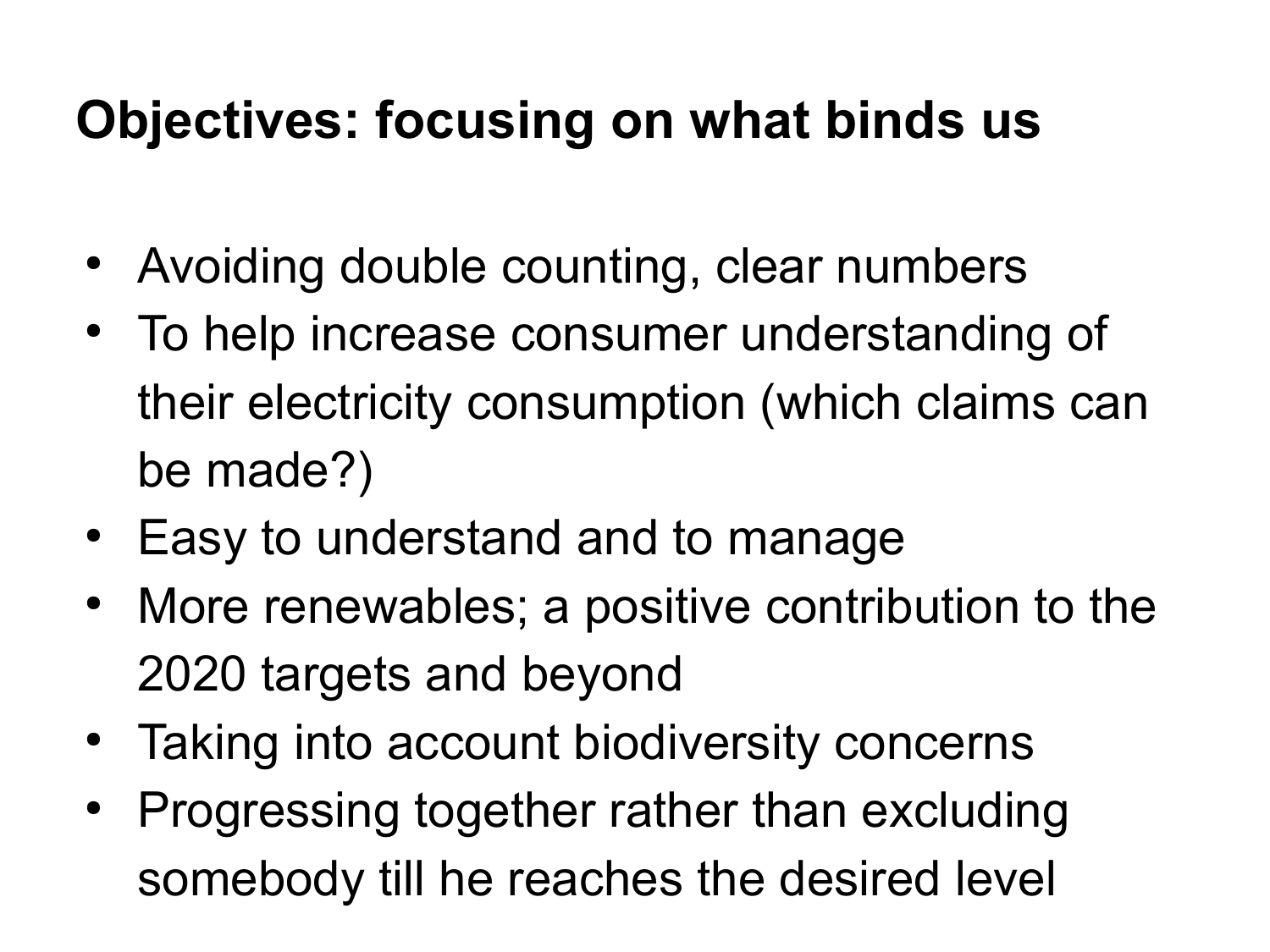#### **Contacts and consultations**

- Consumer organizations, RECS International, NGOs...
- RECS International became important partner/advisor during the start-up
- > Working title: Renewable Electricity Standard for Europe

> It is a 'project'. An idea under construction. We are not afraid of trying new approaches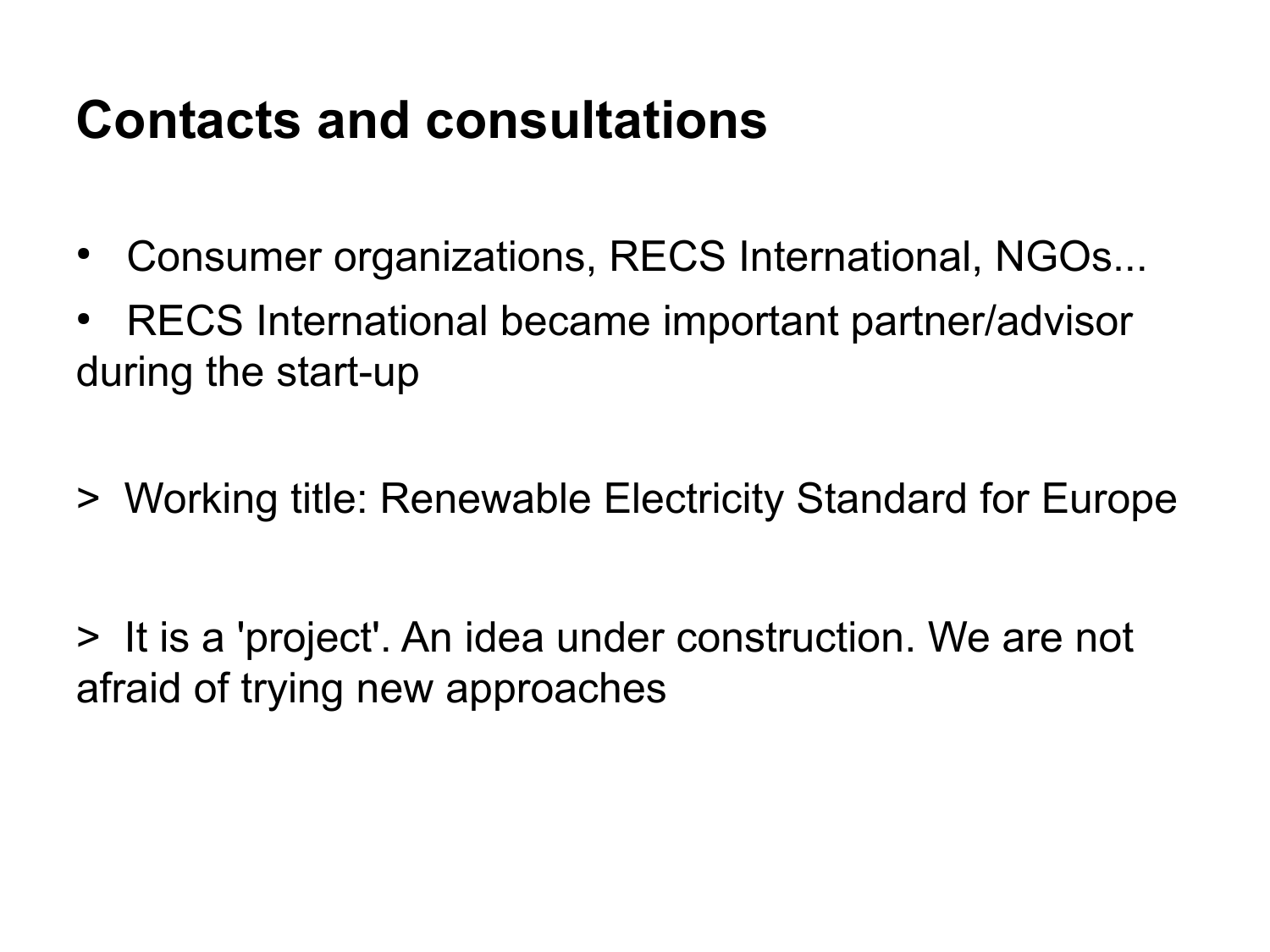#### **Past activities**

- Summer 2011: first meetings SLL RECS > leading to a first draft
- September 15th: presentation of draft in Brussels. General ok but no commitments
- Fall 2011: In contact with over 200 stakeholders: consumer organizations, NGOs in other European countries, people from the electricity sector,...
- January 2012: Website
- March: RECS Market Meeting

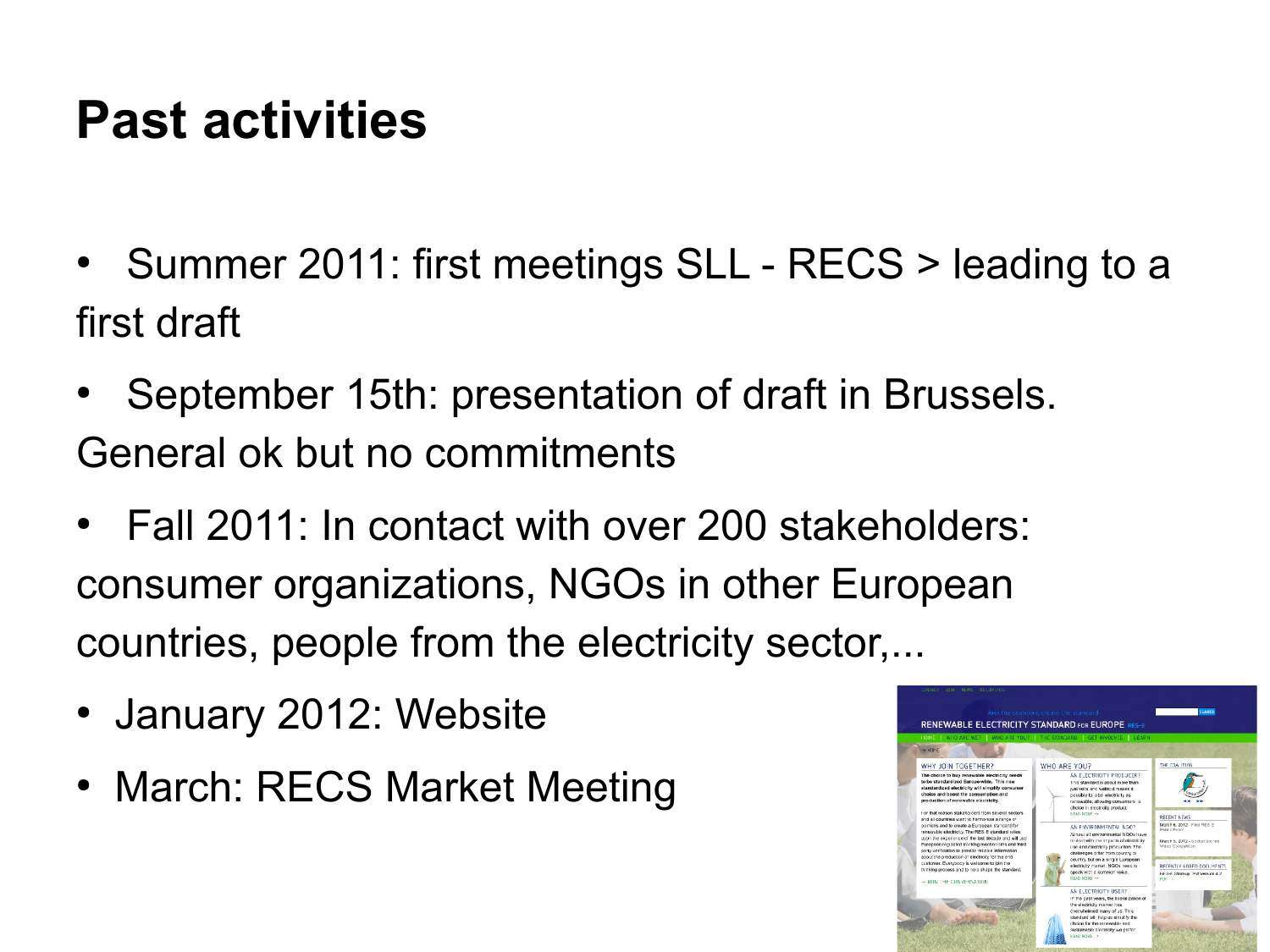# **Upcoming**

- Deciding about standard setting entity: new legal entity (Brussels based), or hosted by existing one?
- Public consultation about conclusions of our preparatory work
- Preparing for launch
	- > 2013: ready for launch?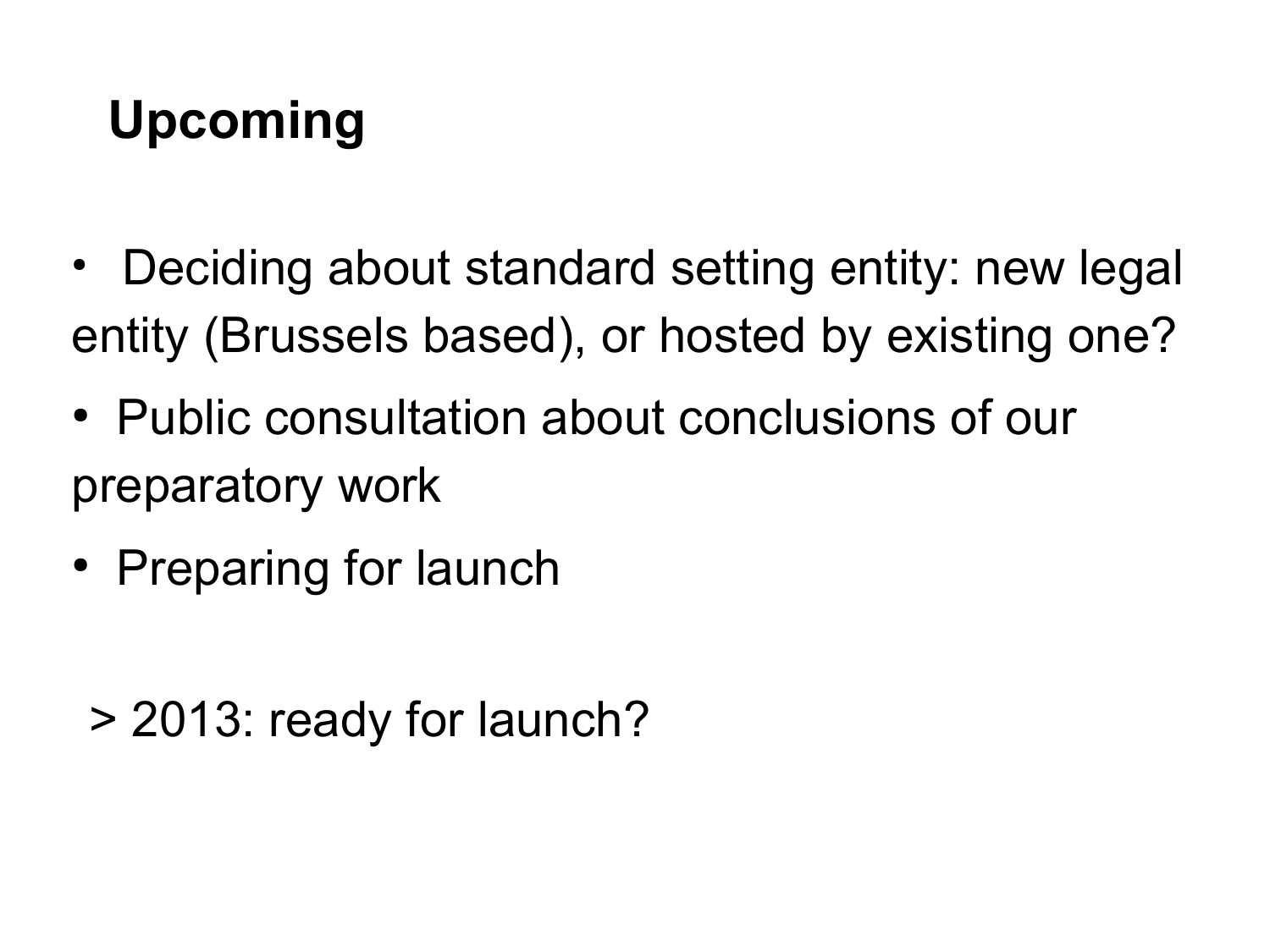#### **About procedure**

- Standard setting code of ISEAL
- Green-e procedure
- Procedure of still to contract hosting organizations
- Involvement of stakeholders according to a strict procedure
- Summer and spring: contacts + public consultation (launched by the RES-E coalition of the willing)

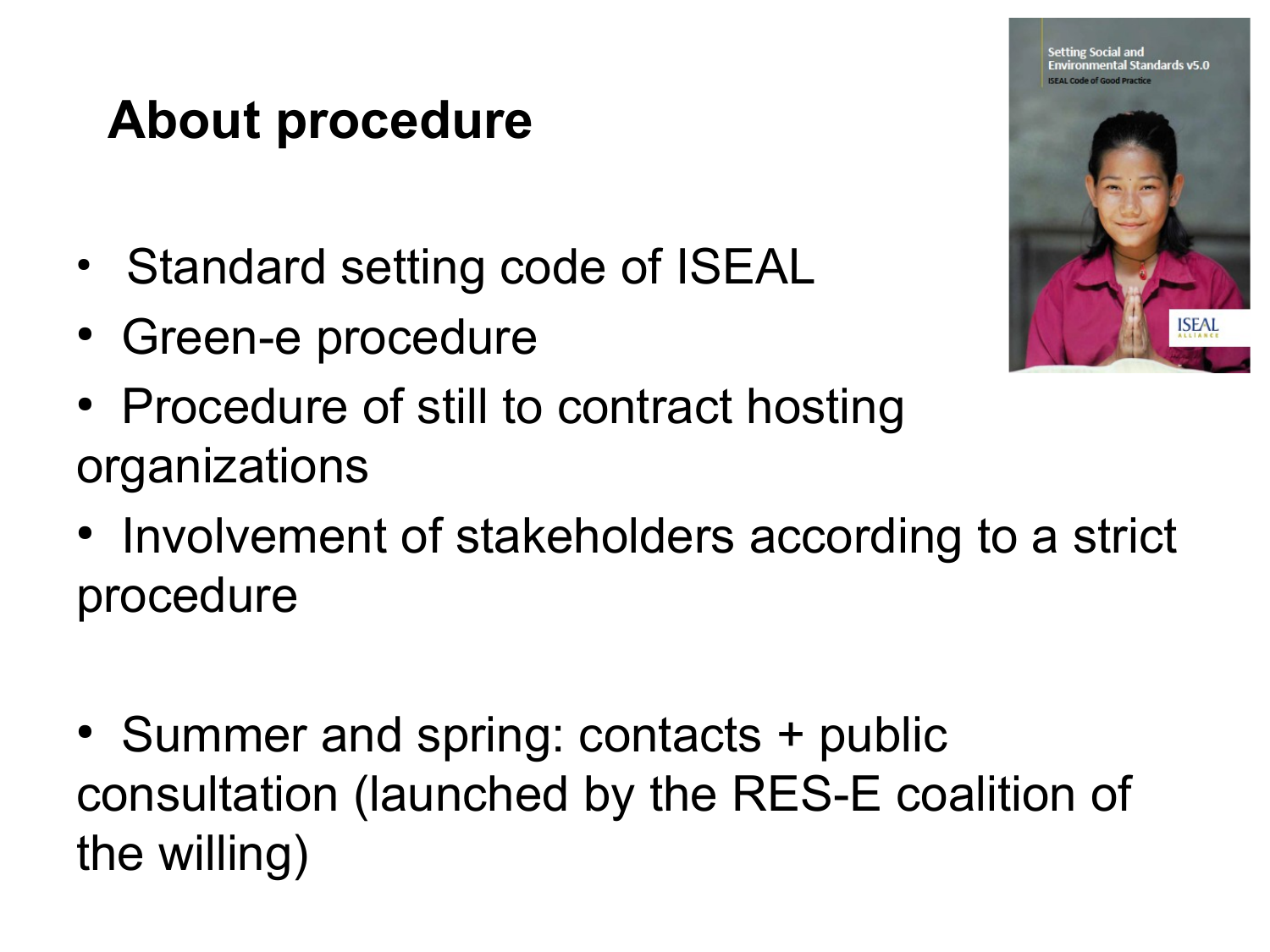## **RES-E Aspects**

A standard for electricity provided to the endconsumer

- Tracking and avoidance of double counting
- Consumer info
- Additionality (what is the added value of the purchase?)
- Biodiversity ('sustainability')
- Auditing and verification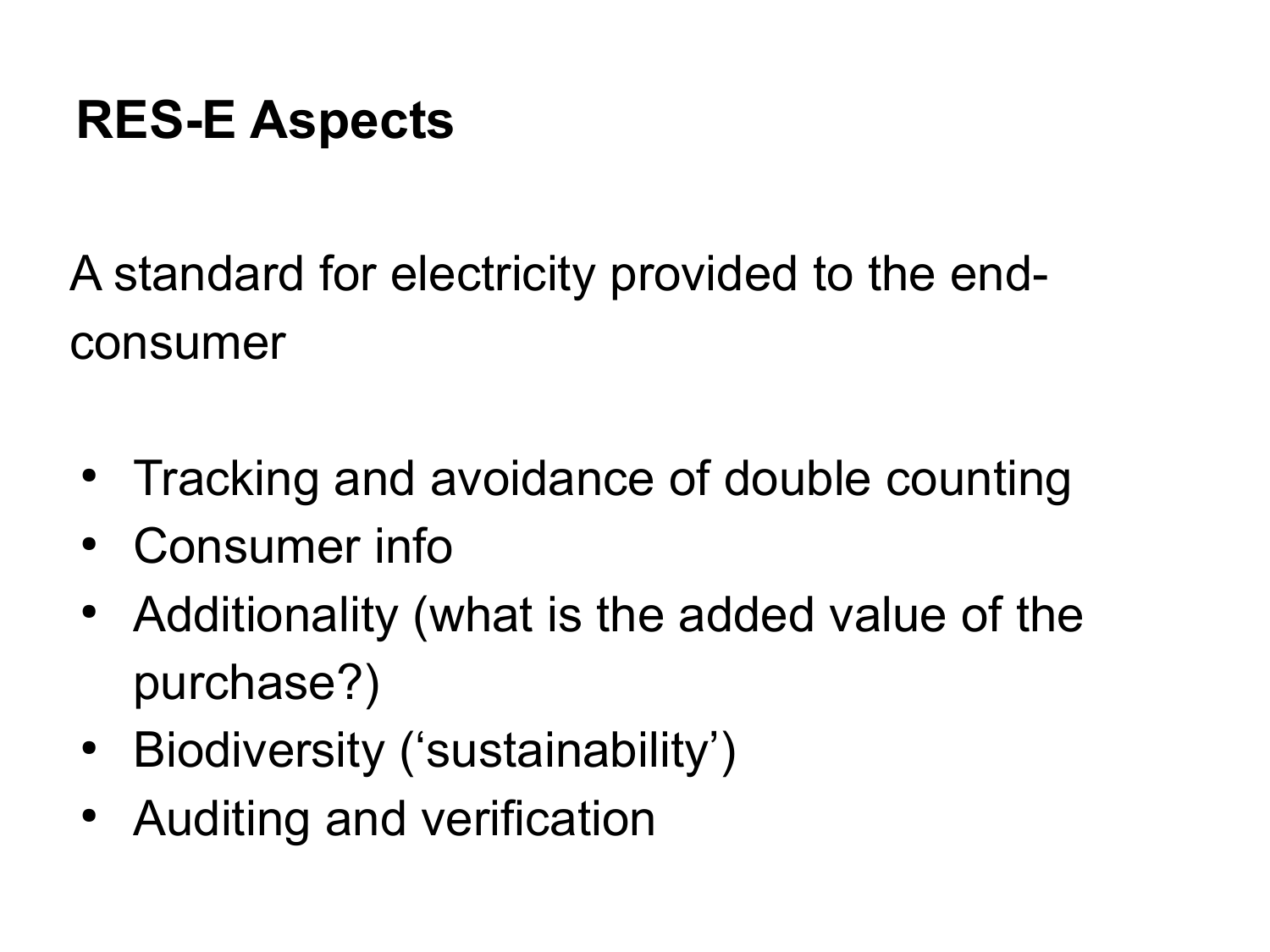# **Tracking and double counting**

- Only GO will be allowed, or similar in non-EU countries
- Still a long way to go in many european countries: capacity building for NGOs, but also for the other stakeholders
- Making use of EPED



• Working together with consumer protection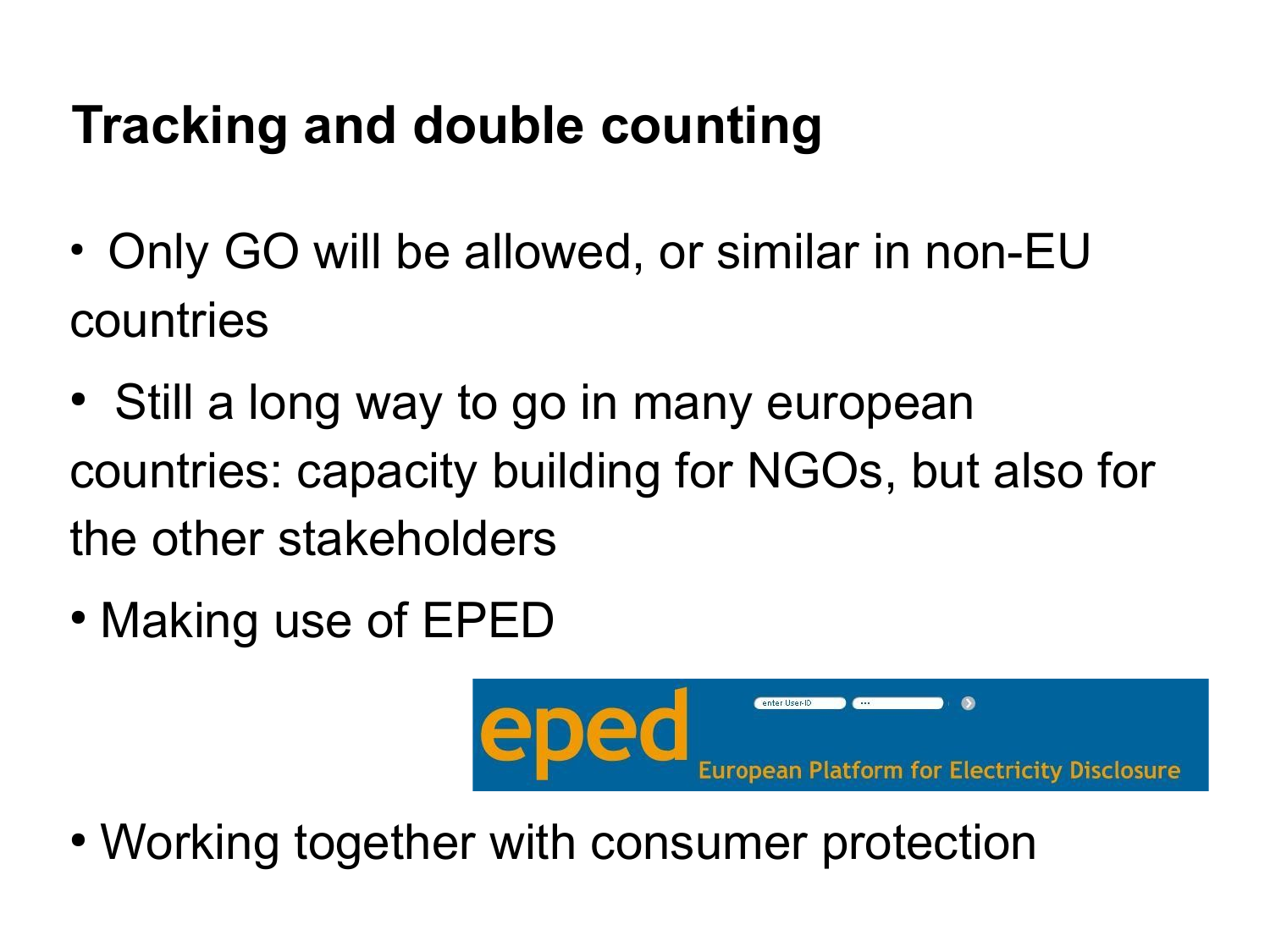## **Consumer info**

- What, where + what claims
- Giving people and organizations tools to like the electricity they like (or to avoid the electricity they like less)
- Avoid frustrations afterwards
- Again: working together with consumer protections organizations and agencies.

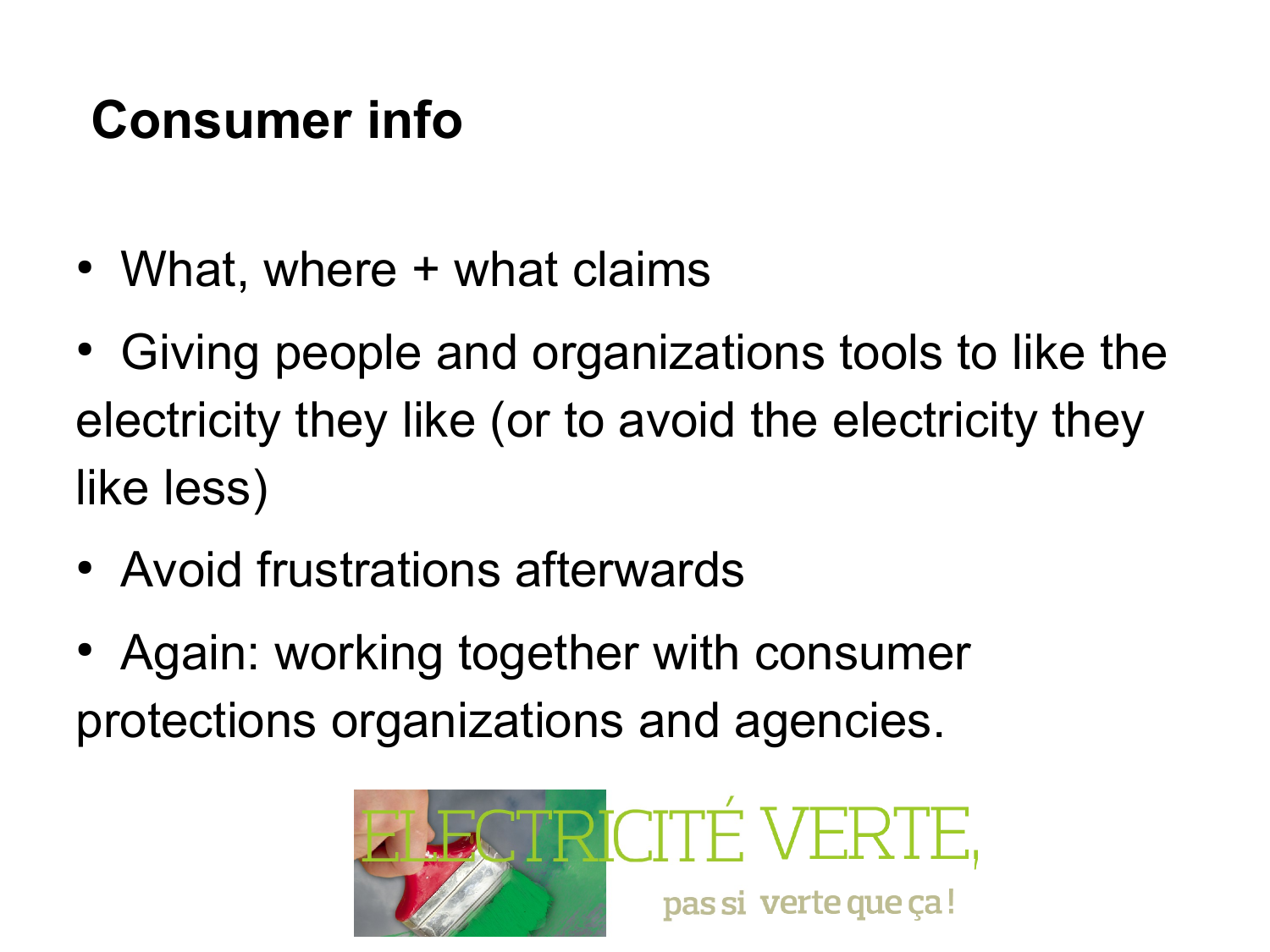# **Additionality**

- Hot issue in many countries + at European level
- What 'added value' does it have. In particular: what added value for climate change
- A lot of discussion
- 'Collectivization' of additionality discussion / a lot of smalls should have a bigger impact than one big
- We suggest: everybody contributes to a fund and with that fund we do something that would definitely not have happened without us.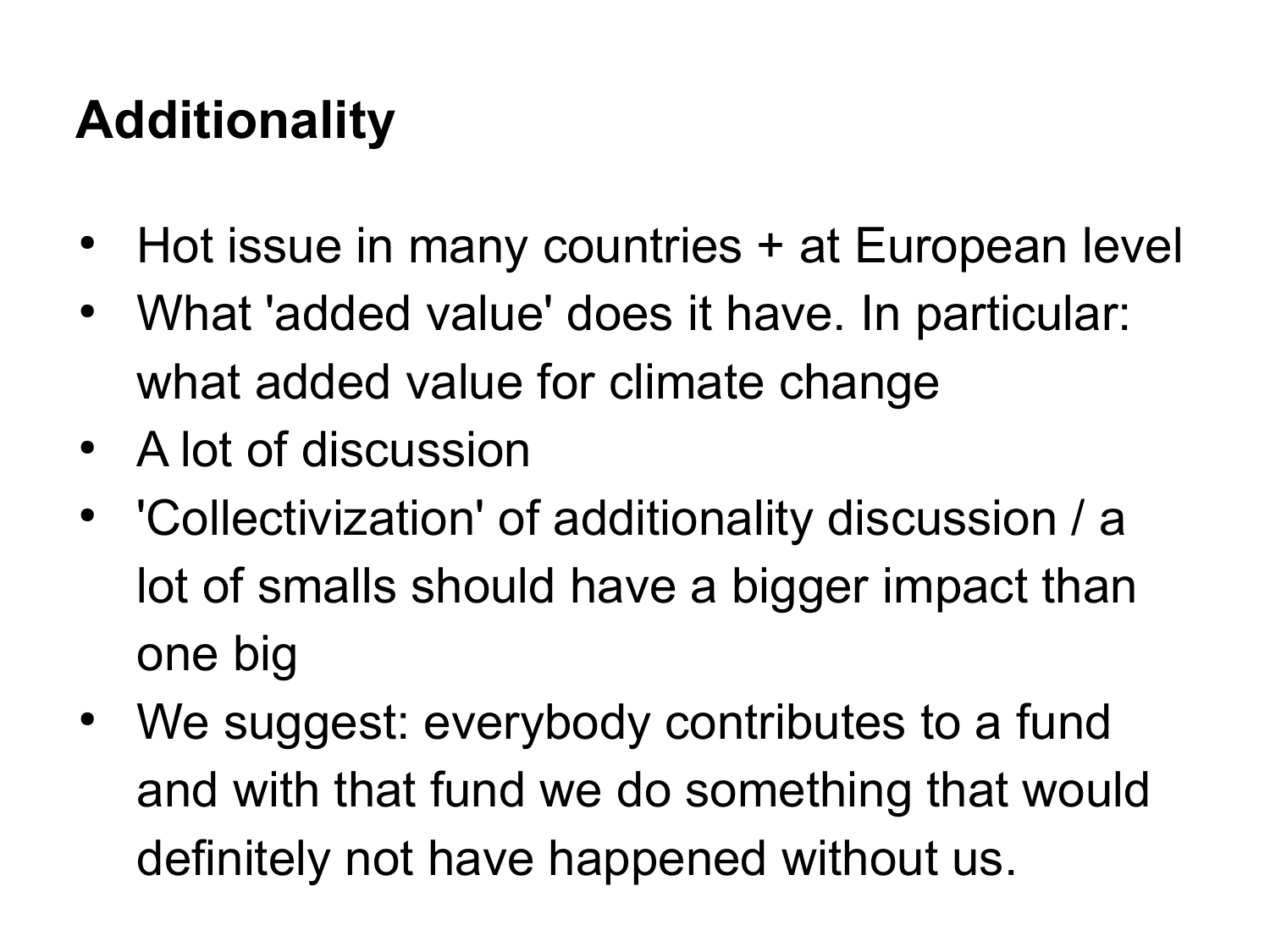# **Biodiversity**

- The other environmental challenge of the 21 century: The loss of biodiversity.
- Based on progressing and involvement.
- **Excluding of highly controversial**
- Some others contribute to a fund
- For some: pilot projects: bringing stakeholders together at local level (and only in if agreement can be reached)



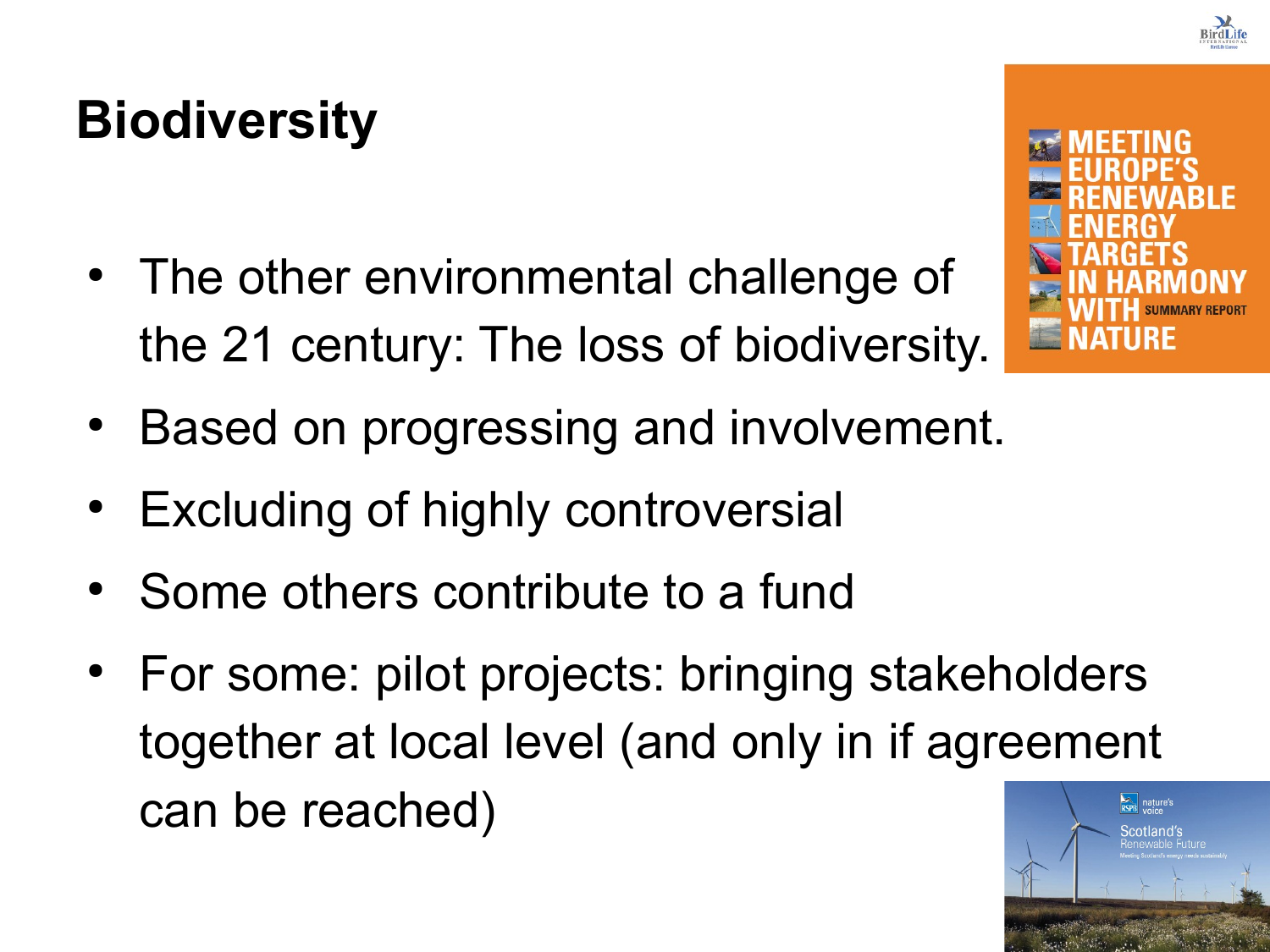## **Auditing and verification**

- **Based on RECS Good Practice**
- i.e. for suppliers, based on data that can be found on Guarantee of Origin